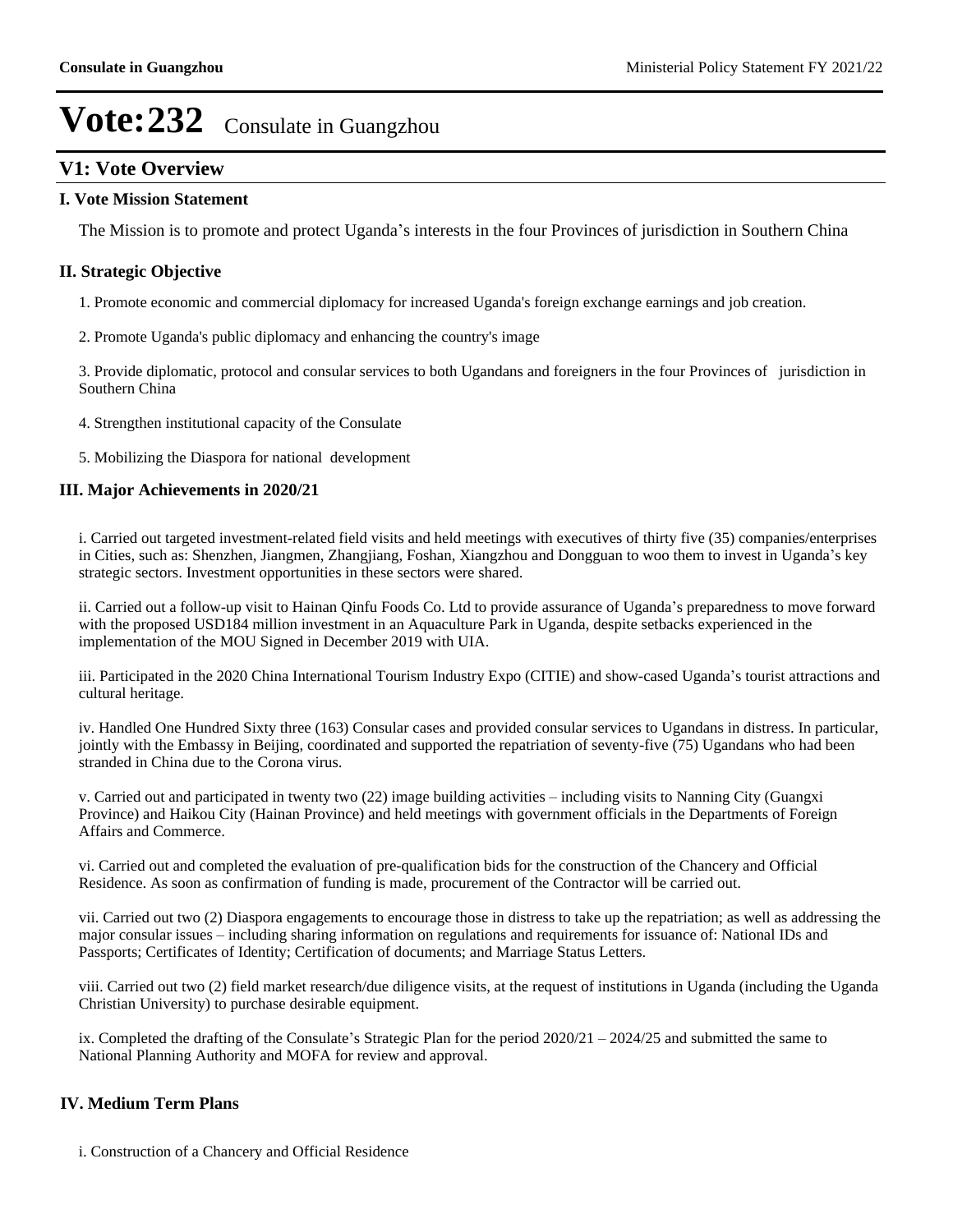ii. Procurement of a Utility Van

iii. Continue to target, engage and attract quality investments into Uganda's strategic sectors

iv. Create further awareness about Uganda's tourism, trade and investment opportunities through promotion events in targeted cities

v. Coordinate with appropriate MDAs and private sector players to organize annual machine expos in Uganda with a view to transferring appropriate technology for value addition and industrialization.

vi. Further strengthening of Uganda's positive image in the Consular District

vii. Provide appropriate training and capacity building for staff, including Chinese language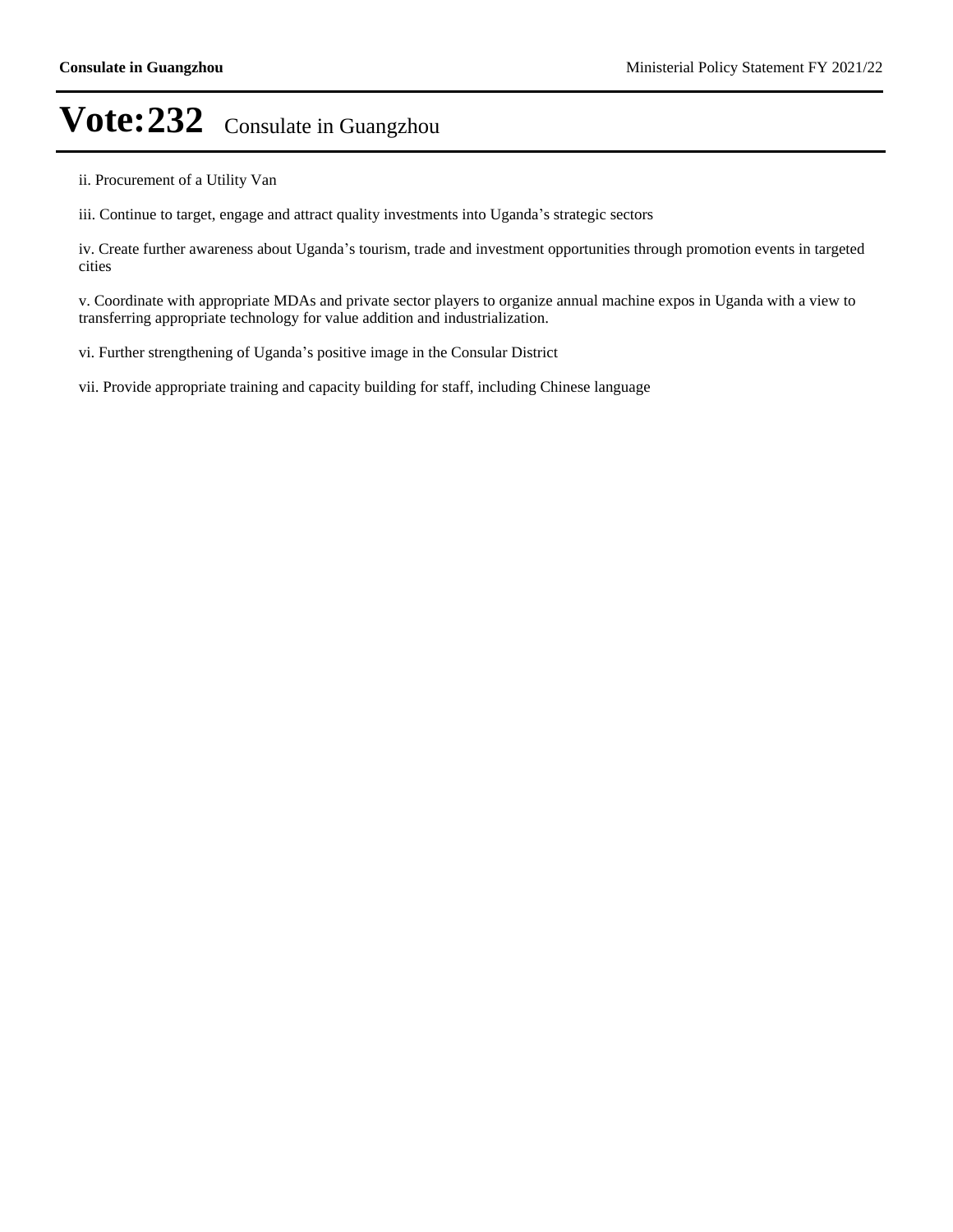## **V. Snapshot Of Medium Term Budget Allocations**

**Table 5.1: Overview of Vote Expenditures (UShs Billion)**

|                  |                                                      | 2020/21            |               |                                           |         |         |         | <b>MTEF Budget Projections</b> |         |
|------------------|------------------------------------------------------|--------------------|---------------|-------------------------------------------|---------|---------|---------|--------------------------------|---------|
|                  |                                                      | 2019/20<br>Outturn | <b>Budget</b> | <b>Approved Expenditure</b><br>by End Dec | 2021/22 | 2022/23 | 2023/24 | 2024/25                        | 2025/26 |
| <b>Recurrent</b> | Wage                                                 | 0.397              | 0.419         | 0.196                                     | 0.419   | 0.419   | 0.419   | 0.419                          | 0.419   |
|                  | Non Wage                                             | 3.547              | 4.126         | 1.664                                     | 4.126   | 4.126   | 4.126   | 4.126                          | 4.126   |
| Devt.            | GoU                                                  | 0.000              | 0.000         | 0.000                                     | 0.170   | 0.000   | 0.000   | 0.000                          | 0.000   |
|                  | Ext. Fin.                                            | 0.000              | 0.000         | 0.000                                     | 0.000   | 0.000   | 0.000   | 0.000                          | 0.000   |
|                  | <b>GoU</b> Total                                     | 3.945              | 4.545         | 1.859                                     | 4.715   | 4.545   | 4.545   | 4.545                          | 4.545   |
|                  | <b>Total GoU+Ext Fin (MTEF)</b>                      | 3.945              | 4.545         | 1.859                                     | 4.715   | 4.545   | 4.545   | 4.545                          | 4.545   |
|                  | Arrears                                              | 0.000              | 0.000         | 0.000                                     | 0.000   | 0.000   | 0.000   | 0.000                          | 0.000   |
|                  | <b>Total Budget</b>                                  | 3.945              | 4.545         | 1.859                                     | 4.715   | 4.545   | 4.545   | 4.545                          | 4.545   |
|                  | <b>A.I.A Total</b>                                   | N/A                | N/A           | N/A                                       | N/A     | N/A     | N/A     | N/A                            | N/A     |
|                  | <b>Grand Total</b>                                   | 3.945              | 4.545         | 1.859                                     | 4.715   | 4.545   | 4.545   | 4.545                          | 4.545   |
|                  | <b>Total Vote Budget</b><br><b>Excluding Arrears</b> | 3.945              | 4.545         | 1.859                                     | 4.715   | 4.545   | 4.545   | 4.545                          | 4.545   |

### **Table 5.2: Budget Allocation by Programme (UShs Billion)**

|                                 | 2021/22 Draft Estimates |          |              |  |  |
|---------------------------------|-------------------------|----------|--------------|--|--|
| <b>Billion Uganda Shillings</b> | GoU                     | Ext. Fin | <b>Total</b> |  |  |
| Governance and Security         | 4.715                   | 0.000    | 4.715        |  |  |
| <b>Grand Total:</b>             | 4.715                   | 0.000    | 4.715        |  |  |
| <b>Total excluding Arrears</b>  | 4.715                   | 0.000    | 4.715        |  |  |

### **VI. Budget By Economic Clasification**

**Table V6.1 2020/21 and 2021/22 Budget Allocations by Item**

|                                       |       | 2020/21 Approved Budget |            |              |       | 2021/22 Draft Estimates |              |
|---------------------------------------|-------|-------------------------|------------|--------------|-------|-------------------------|--------------|
| Billion Uganda Shillings              | GoU   | Ext. Fin                | <b>AIA</b> | <b>Total</b> | GoU   | Ext. Fin                | <b>Total</b> |
| <b>Output Class: Outputs Provided</b> | 4.545 | 0.000                   | 0.000      | 4.545        | 4.545 | 0.000                   | 4.545        |
| 211 Wages and Salaries                | 1.547 | 0.000                   | 0.000      | 1.547        | 1.547 | 0.000                   | 1.547        |
| 213 Other Employee Costs              | 0.373 | 0.000                   | 0.000      | 0.373        | 0.368 | 0.000                   | 0.368        |
| 221 General Expenses                  | 0.497 | 0.000                   | 0.000      | 0.497        | 0.502 | 0.000                   | 0.502        |
| 222 Communications                    | 0.104 | 0.000                   | 0.000      | 0.104        | 0.104 | 0.000                   | 0.104        |
| 223 Utility and Property Expenses     | 1.218 | 0.000                   | 0.000      | 1.218        | 1.218 | 0.000                   | 1.218        |
| 225 Professional Services             | 0.024 | 0.000                   | 0.000      | 0.024        | 0.014 | 0.000                   | 0.014        |
| 226 Insurances and Licenses           | 0.014 | 0.000                   | 0.000      | 0.014        | 0.014 | 0.000                   | 0.014        |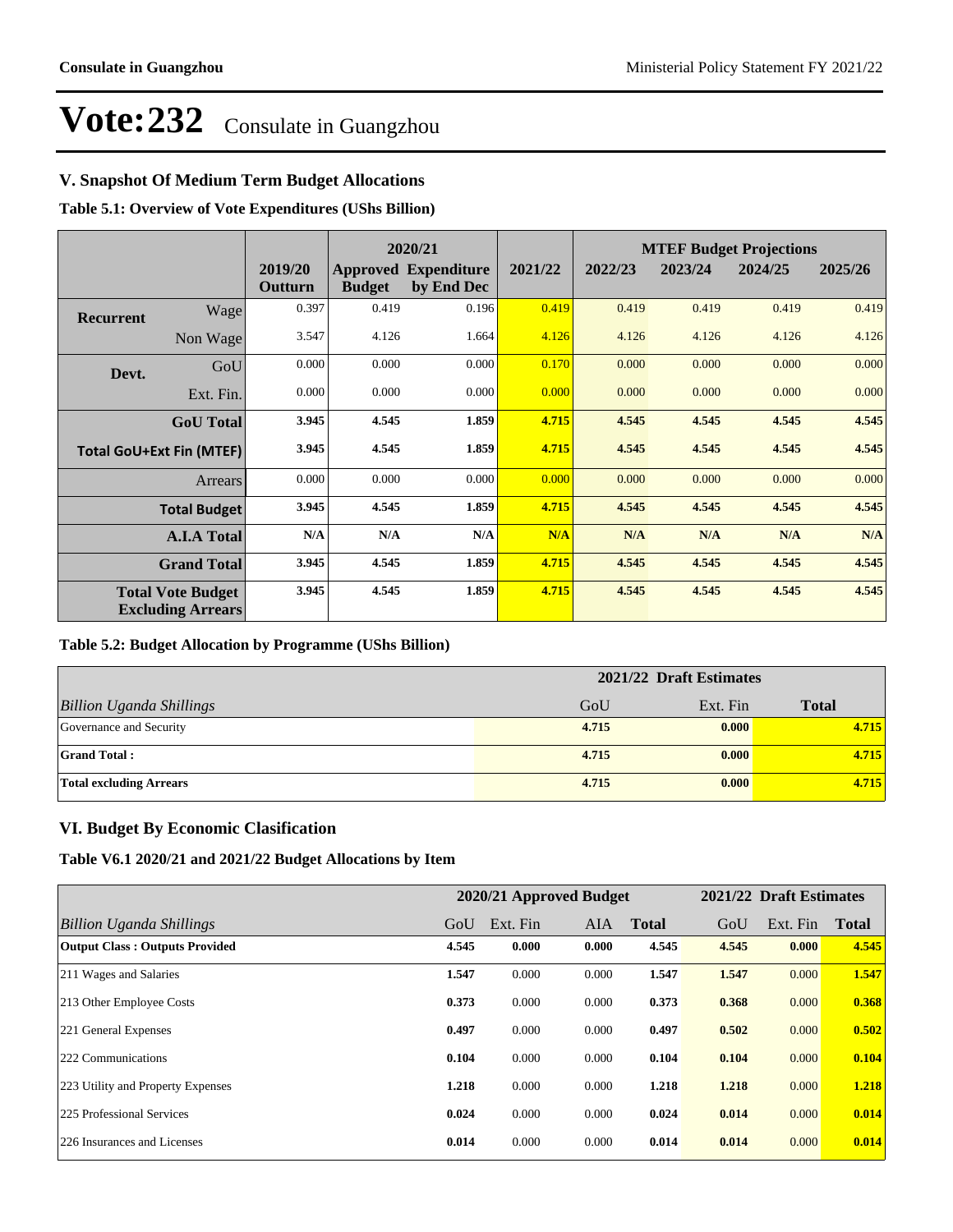| 227 Travel and Transport               | 0.738 | 0.000 | 0.000 | 0.738 | 0.748 | 0.000 | 0.748 |
|----------------------------------------|-------|-------|-------|-------|-------|-------|-------|
| 228 Maintenance                        | 0.029 | 0.000 | 0.000 | 0.029 | 0.029 | 0.000 | 0.029 |
| <b>Output Class: Capital Purchases</b> | 0.000 | 0.000 | 0.000 | 0.000 | 0.170 | 0.000 | 0.170 |
| 312 FIXED ASSETS                       | 0.000 | 0.000 | 0.000 | 0.000 | 0.170 | 0.000 | 0.170 |
| <b>Grand Total:</b>                    | 4.545 | 0.000 | 0.000 | 4.545 | 4.715 | 0.000 | 4.715 |
| <b>Total excluding Arrears</b>         | 4.545 | 0.000 | 0.000 | 4.545 | 4.715 | 0.000 | 4.715 |

## VII. Budget By Sub-Subprogramme, Department And Project

**Table V7.1: Past Expenditure Outturns and Medium Term Projections by Sub-SubProgramme,Department and Project**

| Billion Uganda shillings                         |                                     |                           | FY 2020/21                        |                                             | <b>Medium Term Projections</b> |         |         |             |
|--------------------------------------------------|-------------------------------------|---------------------------|-----------------------------------|---------------------------------------------|--------------------------------|---------|---------|-------------|
|                                                  | <b>FY 2019/20</b><br><b>Outturn</b> | Approved<br><b>Budget</b> | <b>Spent By</b><br><b>End Dec</b> | 2021-22<br><b>Proposed</b><br><b>Budget</b> | 2022-23                        | 2023-24 | 2024-25 | $2025 - 26$ |
| <b>52 Overseas Mission Services</b>              | 3.945                               | 4.545                     | 1.859                             | 4.715                                       | 4.545                          | 4.545   | 4.545   | 4.545       |
| 01 Consulate Guangzhou                           | 3.945                               | 4.545                     | .859                              | 4.545                                       | 4.545                          | 4.545   | 4.545   | 4.545       |
| 1710 Retooling of Uganda Mission in<br>Guangzhou | 0.000                               | 0.000                     | 0.000                             | 0.170                                       | 0.000                          | 0.000   | 0.000   | 0.000       |
| <b>Total for the Vote</b>                        | 3.945                               | 4.545                     | 1.859                             | 4.715                                       | 4.545                          | 4.545   | 4.545   | 4.545       |
| <b>Total Excluding Arrears</b>                   | 3.945                               | 4.545                     | 1.859                             | 4.715                                       | 4.545                          | 4.545   | 4.545   | 4.545       |

## **VIII. Sub-SubProgramme Performance and Medium Term Plans**

### **Table V8.1: Sub-SubProgramme Outcome and Outcome Indicators**

|                             | <b>Sub-SubProgramme:</b> 52 Overseas Mission Services                                                                                                                                                                                                                                                                                                                                                                                   |                 |                  |               |                   |                   |  |
|-----------------------------|-----------------------------------------------------------------------------------------------------------------------------------------------------------------------------------------------------------------------------------------------------------------------------------------------------------------------------------------------------------------------------------------------------------------------------------------|-----------------|------------------|---------------|-------------------|-------------------|--|
| Objective :                 | The Mission's objectives are;<br>i. Promotion of economic and commercial diplomacy for increased foreign earnings and Job creation.<br>ii. Provision of diplomatic, protocol and consular services to both Ugandans and foreigners<br>iii. Promotion of public diplomacy and enhancement of Uganda's image<br>iv. Strengthening of institutional capacity of the Consulate.<br>v. Mobilization of the Diaspora for national development |                 |                  |               |                   |                   |  |
| <b>Responsible Officer:</b> | <b>Accounting Officer</b>                                                                                                                                                                                                                                                                                                                                                                                                               |                 |                  |               |                   |                   |  |
| <b>Outcome:</b>             | Enhance national security development, the country's image abroad and well being of Ugandans                                                                                                                                                                                                                                                                                                                                            |                 |                  |               |                   |                   |  |
|                             | 1. Improved regional and International Relations                                                                                                                                                                                                                                                                                                                                                                                        |                 |                  |               |                   |                   |  |
| <b>Performance Targets</b>  |                                                                                                                                                                                                                                                                                                                                                                                                                                         |                 |                  |               |                   |                   |  |
|                             | <b>Outcome Indicators</b>                                                                                                                                                                                                                                                                                                                                                                                                               |                 |                  | 2021/22       | 2022/23           | 2023/24           |  |
|                             |                                                                                                                                                                                                                                                                                                                                                                                                                                         | <b>Baseline</b> | <b>Base year</b> | <b>Target</b> | <b>Projection</b> | <b>Projection</b> |  |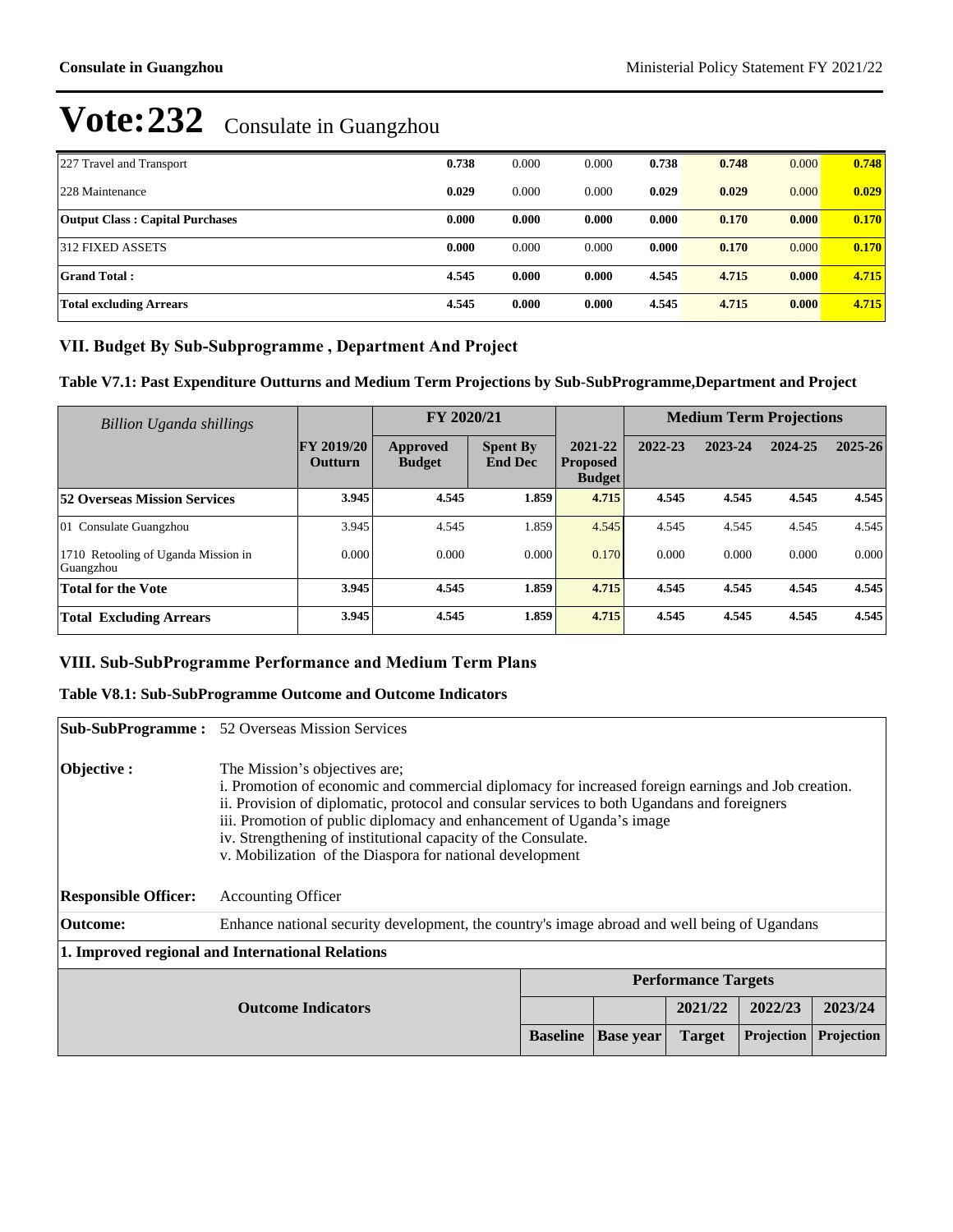| • -Number of cooperation frameworks negotiated,                                 |      | 2018 |      |      |      |
|---------------------------------------------------------------------------------|------|------|------|------|------|
| • Rating of Uganda's image abroad                                               | Good | 2018 | Good | Good | Good |
| Department: 01 Consulate Guangzhou                                              |      |      |      |      |      |
| <b>Budget Output: 01 Cooperation frameworks</b>                                 |      |      |      |      |      |
| No. of Bilateral cooperation frameworks negotiated or signed.                   |      |      |      |      |      |
| <b>Budget Output: 02 Consulars services</b>                                     |      |      |      |      |      |
| No. of official visits facilitated                                              |      |      | 6    | 6    | 8    |
| <b>Budget Output: 04 Promotion of trade, tourism, education, and investment</b> |      |      |      |      |      |
| No. of foreign Tourism promotion engagements.                                   |      |      | 3    | 5    |      |

### **IX. Major Capital Investments And Changes In Resource Allocation**

### **Table 9.1: Major Capital Investment (Capital Purchases outputs over 0.5Billion)**

### N/A

### **X. Vote Challenges and Plans To Improve Performance**

### **Vote Challenges**

i. Inadequate volume, quality and range of products to market – including lack of detailed export product profiles or information.

ii. Limited responsiveness by MDAs and private sector players to available opportunities with particular regard to trade and tourism promotion opportunities such as fairs and exhibitions

iii. Limited number of developed tourism products for marketing as well as low interest in the Chinese market by Ugandan tour and travel agencies

iv. Drug trafficking and recurrent cases of human trafficking, especially girls and young women on the promise of non-existent jobs

v. The outbreak of the Covid-19 pandemic during the latter part of FY 2019/20. Not only did it disrupt the execution of some planned activities during that period, it has also affected execution of some planned activities for FY2020/21, particularly those involving international travel, due to the strict quarantine measures to travelers to China.

### **Plans to improve Vote Performance**

In view of the addressing the existing challenges, the Consulate will do the following:

i. As may be appropriate, intensify field visits targeting specific potential investors to compensate for some of the Expos and Conferences that may not take place, either due to travel-related restrictions, or restrictions on congregations of many people. This is especially to address Covid-19 related challenges.

ii. Continuous engagement with MDAs to develop China-specific marketing/promotional materials, where appropriate, and to provide fully developed product profiles.

### **XI Off Budget Support**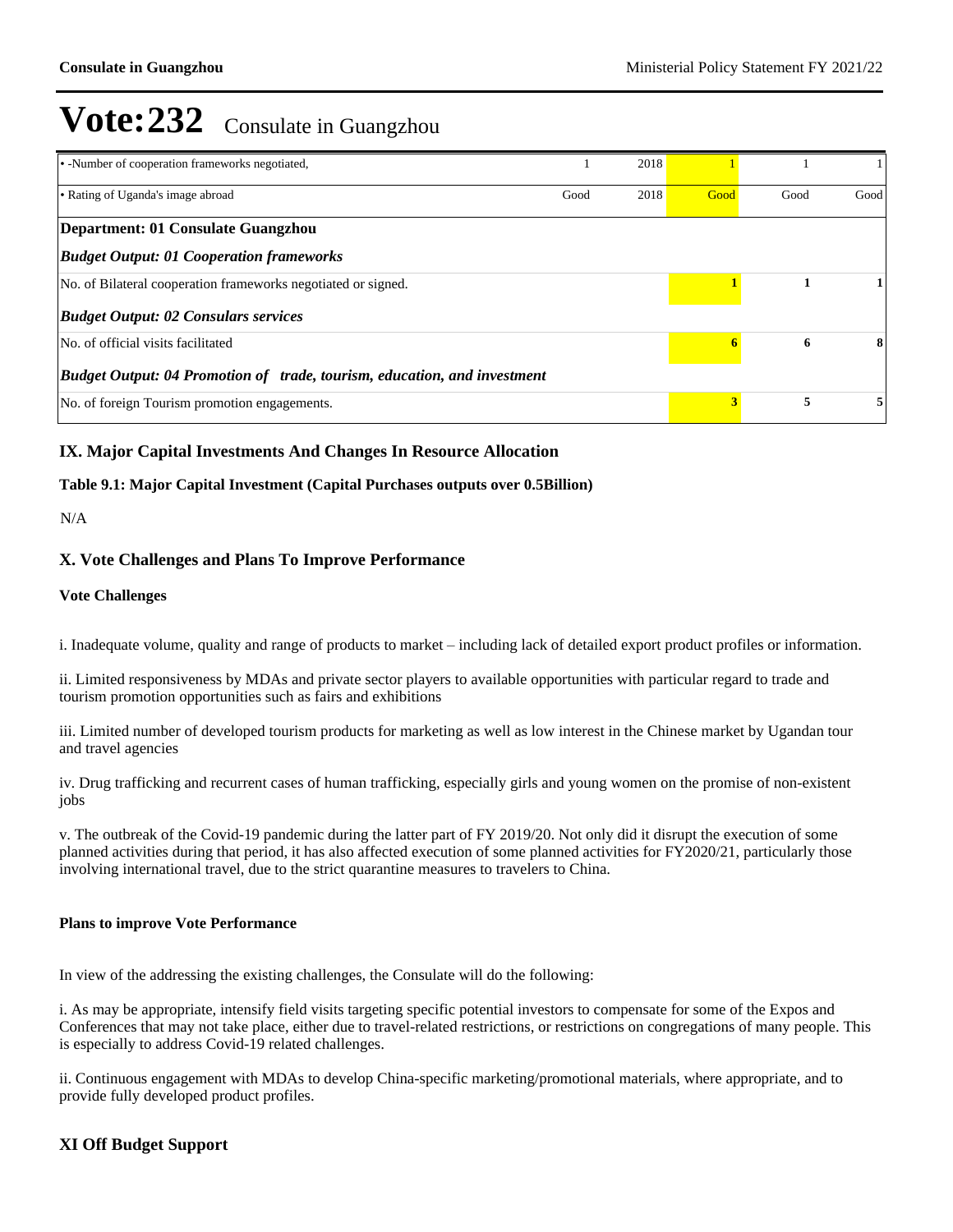**Table 11.1 Off-Budget Support by Project**

N/A

## **XII. Vote Cross Cutting Policy And Other Budgetary Issues**

## **Table 12.1: Cross- Cutting Policy Issues**

| <b>Issue Type:</b>                  | <b>HIV/AIDS</b>                                                                                                                                                                                                                                          |
|-------------------------------------|----------------------------------------------------------------------------------------------------------------------------------------------------------------------------------------------------------------------------------------------------------|
| Objective:                          | To Implement the HIV/AIDS work place policy                                                                                                                                                                                                              |
| <b>Issue of Concern:</b>            | HIV/AIDS Prevention and management                                                                                                                                                                                                                       |
| <b>Planned Interventions:</b>       | i. Avail condoms to staff through the places of convenience.<br>ii. Organize HIV sensitization workshops.<br>iii. Support a culture of living a responsible lifestyle<br>iv. Provide medical care and access to counselling services                     |
| <b>Budget Allocation (Billion):</b> | 0.005                                                                                                                                                                                                                                                    |
| <b>Performance Indicators:</b>      | i. 01 HIV sensitisation workshops organised<br>ii. Staff supported to access Medical care and psychosocial services.                                                                                                                                     |
| <b>Issue Type:</b>                  | Gender                                                                                                                                                                                                                                                   |
| Objective:                          | To put in consideration the gender issues in all the programs and activities of the Embassy                                                                                                                                                              |
| <b>Issue of Concern:</b>            | Gender Awareness and consideration                                                                                                                                                                                                                       |
| <b>Planned Interventions:</b>       | i. Organise sensitisation workshops on gender mainstreaming<br>ii. Maintain gender balance in the composition of both Home Based and Local Staff<br>iii. Avail facilitates and maintain at the Chancery for women, men and the persons with disabilities |
| <b>Budget Allocation (Billion):</b> | 0.060                                                                                                                                                                                                                                                    |
| <b>Performance Indicators:</b>      | i. 01 sensitization workshops on gender mainstreaming in the day to day activities of the Mission<br>organized.<br>ii. A female staff ratio of at least 2/3 maintained for both Home-based and local staff.                                              |
| <b>Issue Type:</b>                  | <b>Enviroment</b>                                                                                                                                                                                                                                        |
| Objective:                          | To put into consideration environment issues in all programs/activities of the Embassy                                                                                                                                                                   |
| <b>Issue of Concern:</b>            | Clean, safe and secure environment                                                                                                                                                                                                                       |
| <b>Planned Interventions:</b>       | i. Procure dustbins, cleaning materials and environmentally friendly equipment.<br>ii. Ensure a safe and secure working environment<br>iii. As appropriate, encourage a paperless working environment                                                    |
| <b>Budget Allocation (Billion):</b> | 0.050                                                                                                                                                                                                                                                    |
| <b>Performance Indicators:</b>      | i. A clean, safe and secure working environment maintained                                                                                                                                                                                               |

### **XIII. Personnel Information**

### **Table 13.1 Staff Establishment Analysis**